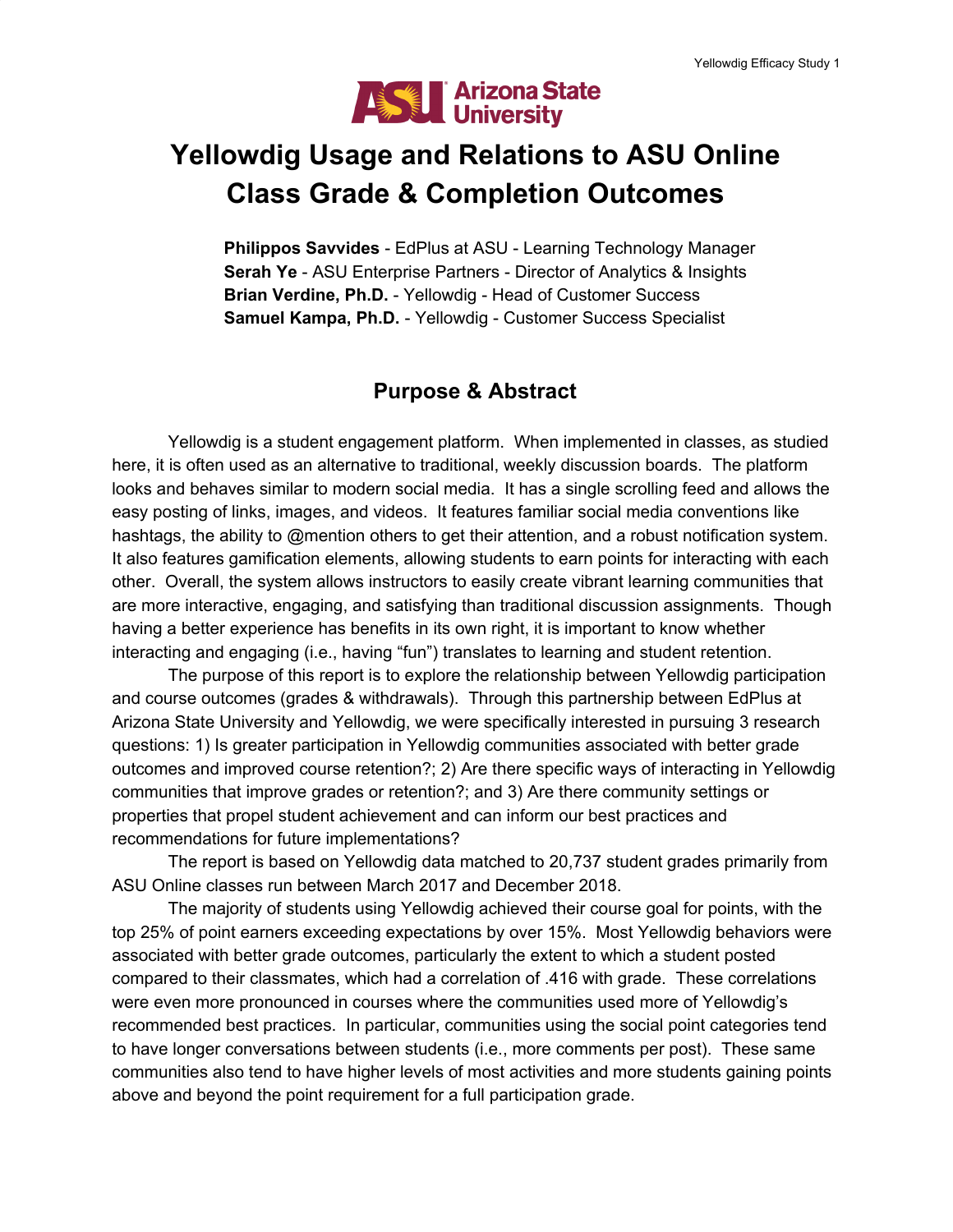# **Methods**

### **ASU Grading & Grade Scale**

As seen in Table 1, ASU's grading system proceeds from A through E with 10 grading tiers and A+ being the highest grade. For the purpose of analysis, A+ was assigned the highest code number (11) and withdrawals were included as the lowest grade tier (1). Data are sometimes reported throughout this document analyzing withdrawals as their own separate category. Unless otherwise specified, where we speak about retention for this dataset, we are always referring to whether students completed the course (i.e., got any grade) or withdrew.

### **Yellowdig Behavior Variables**

Yellowdig collects detailed data on student interactions with the Yellowdig platform. These include actions like posting (Pinning & Commenting), receiving upvotes or upvoting other student posts (i.e., receiving or giving a Like or Love), and the amount and types of points they are collecting according to the community setup.

A number of the Yellowdig behavior variables are values derived through some calculation from the raw data, and these are defined below. Many of these take into account the behavior of other members of the community in which the student was participating. Things like community settings, instructor assignments, instructor interaction style, and point settings can have serious impacts on the overall "health" of the community with both positive and negative influences on individual students' behaviors. In many cases, a student's level of engagement and interaction is better understood not from their raw number of posts in a community but from their posting behavior relative to the behavior of others in their community. Moreover, Yellowdig's point system was designed around the idea that small influences on every individual student's behavior compound for the collective; each student posting even just one extra or very high-quality post per week is then multiplied across 50 or 100 students in a class. Importantly, the impact of these small changes in collective behavior often creates a feedback loop wherein the behavior of individual community members is altered even more. As with the study of any community or culture, the behavior of individuals is almost impossible to divorce from the context in which they are behaving.

The most important Yellowdig behavior variables are defined below:

- Conversation Ratio
	- $\circ$  The Conversation Ratio is the number of Comments a student made per Pin that they posted. The higher the Conversation Ratio, the more a student engages with others' rather than just creating new content.
- The Proportion of Posting Average
	- $\circ$  This is the degree to which a student's number of posts is over or under the average number of posts per student for the community. This proportion tells us how active in terms of creating content (Pins and Comments) a student was relative to their peers in the same class. It is calculated from the following formula:

■ *average* # *of posts per student in community* (*student*′*s total* # *of posts*) − (*average* # *of posts per student in community*)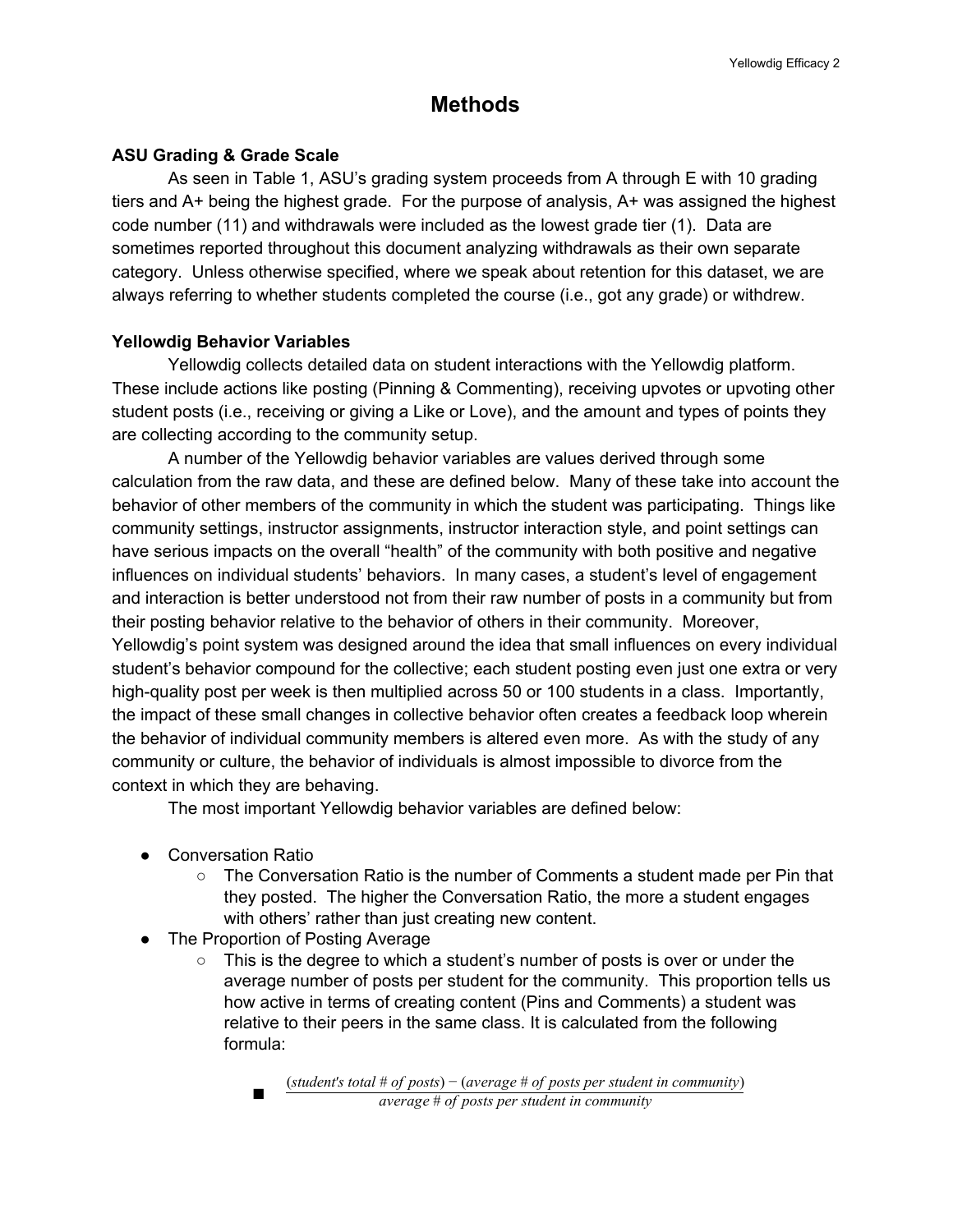- Point Differential
	- $\circ$  The point differential is the number of points the student earned minus the point goal set for the community. This number reflects the number of points the student scored above or below the point goal.
- The Proportion of Course Goal
	- The Proportion of Course Goal is the degree to which a student's total earned points is over or under the total point goal for the community. This number reflects the student's level of effort relative to the total points expected by the professor. Unlike the point differential, which is expressed in raw points, this accounts for the point expectation for the community. If a student has exceeded the point goal by 100 points in a class requiring only 100 points, they have exceeded the goal (as a proportion) by much more than if they are in a class requiring 1000 points. This proportion is calculated as follows:

#### **Sampling Details & Sample Descriptive Statistics**

The first Yellowdig communities were established at ASU Online in August of 2015. ASU Online has 175 fully online degree programs benefiting 30,000+ undergraduate and graduate students across the world with diverse backgrounds and at various places in their lives and careers.

The initial data output for this report was exported on December 5, 2018, and was inclusive of all Yellowdig activity in ASU Online courses. The full dataset encompassed 46,779 seats in 778 unique communities (average seats per community = 60.1). Of those seats, 20,737 were matched with student grades (A-E or Withdrawn; ASU [Grading](https://drive.google.com/file/d/1JF8BgSL3CRMazm31EDunzkBL_HmB2SDg/view?usp=drive_web) Policy). 17 additional seats were matched with unusual grade types that do not cleanly fit their scaled, A-E scheme (e.g., EN = Failing Never Participated; I = incomplete) and were excluded from most of our analyses. The "seats" in the classes and Yellowdig communities come from the sum of the enrolled users in each community who signed in and created at least one post. In actuality, this is different from the number of unique enrolled *students*, since individual students could be enrolled in multiple courses. However, for ease of reading, we will refer to these "seats" as students throughout the results of this report.

The process of matching students to their specific grades in a specific class was accomplished by taking the student email addresses from LTI launches into Yellowdig communities, using them to identify individual students, and combining that information with the community titles to link them to the appropriate classes. To associate a student grade with a Yellowdig seat, both pieces of information were required to exactly match. 440 of the 778 communities (representing 24,168 seats) had no matched students at all, so community and course title matches were the most common problem in identifying grades for the unique seats in the Yellowdig dataset. Around March of 2017, ASU started programmatically using more prescribed course titles for Yellowdig. Prior to that change, there are no community and course title matches, which explains almost one-third of the Yellowdig seats that did not match ASU grades (*N* = 7,998). An additional 16,178 seats were in communities with titles that did not

<sup>■</sup> *point goal of community* (*student*′*s total* # *of points*) − (*point goal of community*)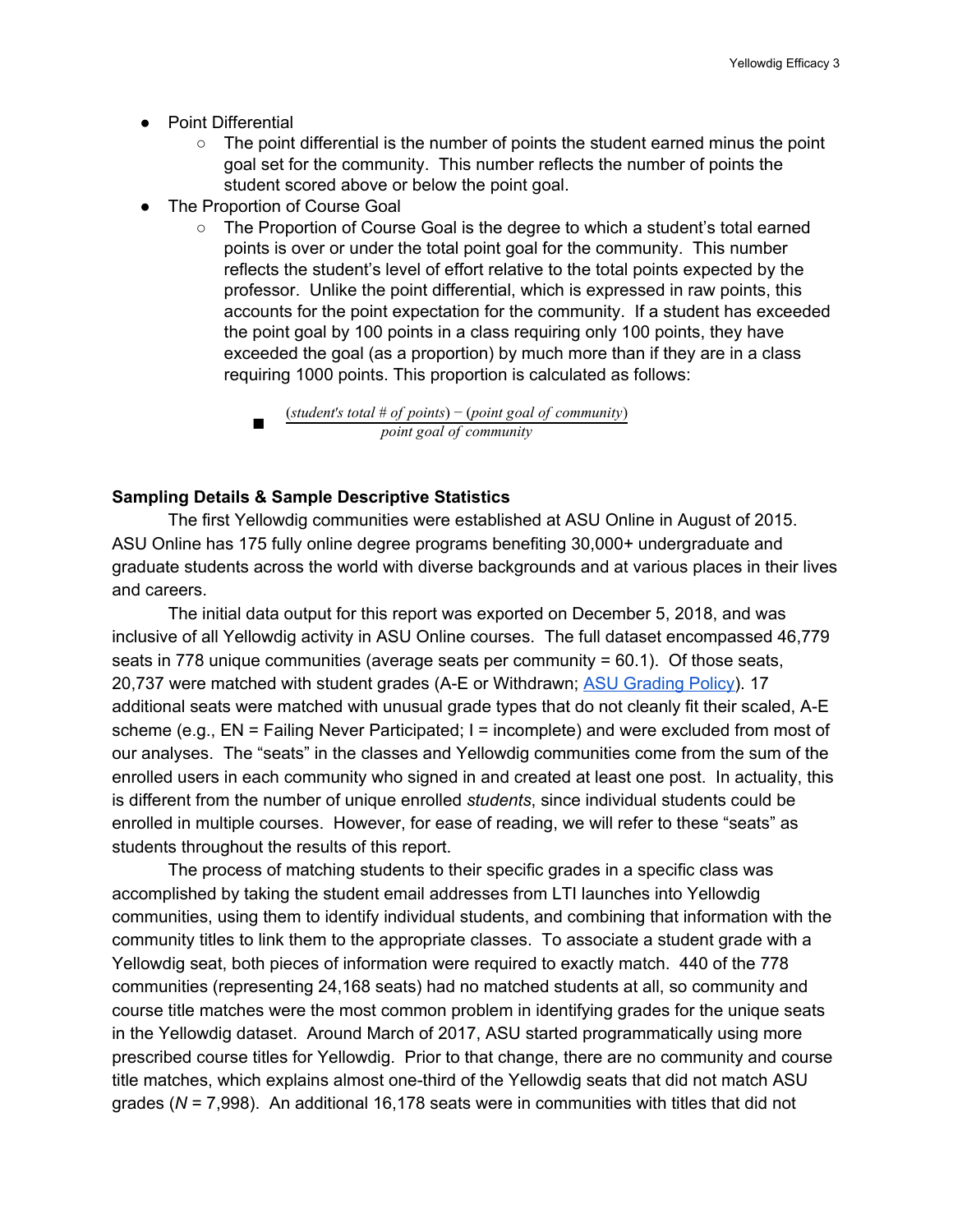match a course title. See Table 1 for a breakdown of students by grade for the analyzed sample.

For 120 communities, all students in the community matched to grades for the course (4,991 seats). For the remaining 217 communities representing 17,612 seats, 15,763 seats with data in Yellowdig were matched to grades and 1,849 seats did not match to a specific student in the class with a grade (about 10.5%). Some of the seats without matching grades are likely undergraduate or graduate teaching assistants. They would likely appear active in the communities but not be assigned a student role in ASU's learning management system. For most of the classes where there was a mix of matching and non-matching seats, there were only 1 or 2 students that did not match to grades, which is consistent with teaching assistants filling those seats.

| Grade       | Grade<br>Code  | Ν     | % of<br>overall<br>sample | % of<br>matched<br>sample |
|-------------|----------------|-------|---------------------------|---------------------------|
| Not Matched | n/a            | 26025 | 55.6                      | n/a                       |
| A+          | 11             | 3632  | 7.8                       | 17.5                      |
| A           | 10             | 5000  | 10.7                      | 24.1                      |
| A-          | 9              | 2563  | 5.5                       | 12.3                      |
| B+          | 8              | 1621  | 3.5                       | 7.8                       |
| Β           | 7              | 2418  | 5.2                       | 11.7                      |
| B-          | 6              | 1139  | 2.4                       | 5.5                       |
| $C+$        | 5              | 732   | 1.6                       | 3.5                       |
| C           | 4              | 1385  | 3.0                       | 6.7                       |
| D           | 3              | 519   | 1.1                       | 2.5                       |
| E           | $\overline{2}$ | 991   | 2.1                       | 4.8                       |
| Withdrew    | 1              | 737   | 1.6                       | 3.6                       |
| EN          | n/a            | 1     | 0.0                       | 0.0                       |
| I           | n/a            | 16    | 0.0                       | 0.1                       |
| Total       |                | 46779 | 100.0                     |                           |

### **Table 1.** *Breakdown of Students with Yellowdig Behavior Data and Matching ASU Grades By Number and Percent*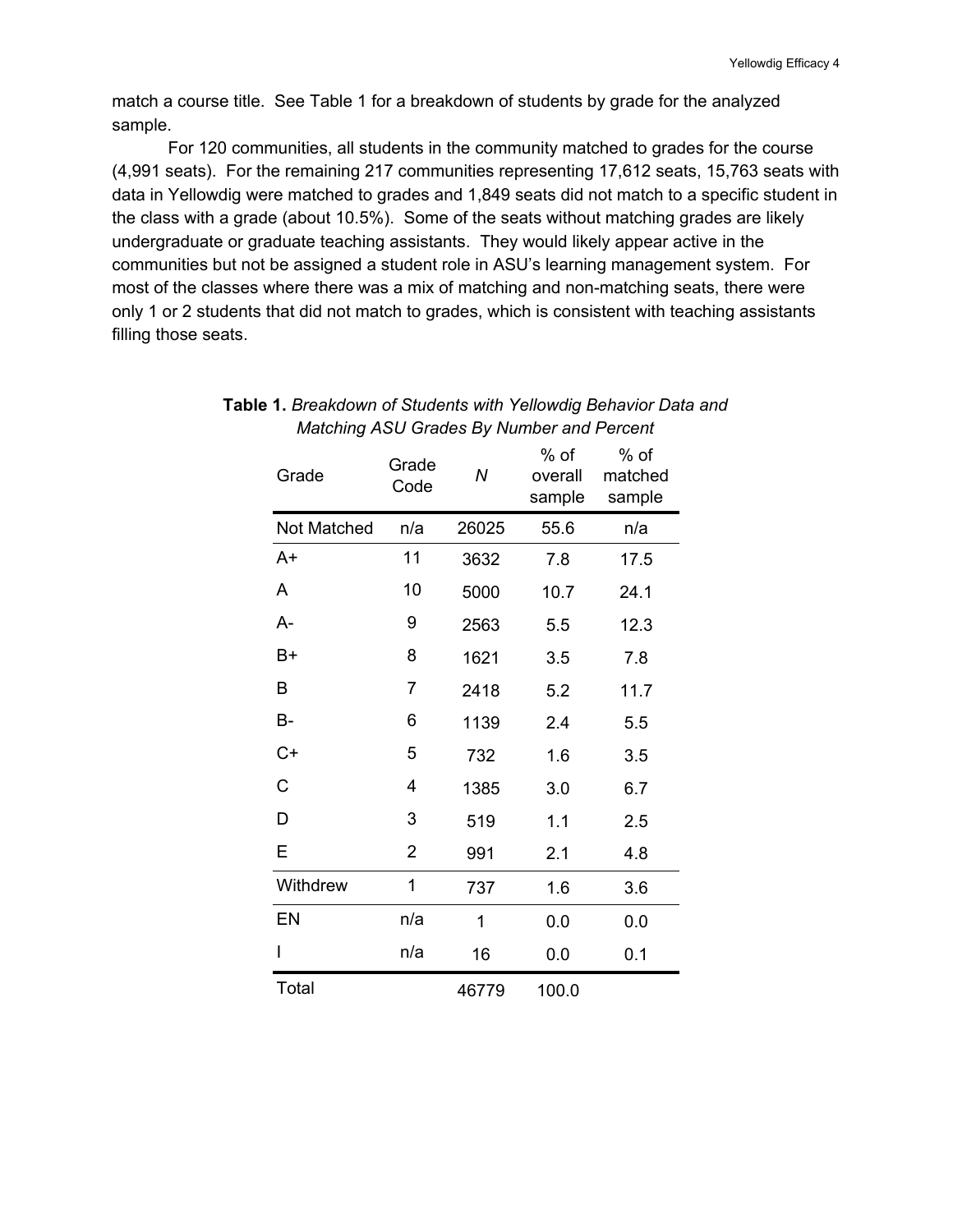#### **Are students with matched grades a representative sample of Yellowdig users?**

The differences between student behaviors in Yellowdig for those that matched to grades and those that did not were either not statistically significant or, given the large sample size, statistically significant but of little practical importance. For example, as seen in Table 2, which looks only at classes that had a mix of students that did and did not match, the means and standard deviations for the groups were similar in magnitude even though the differences were statistically significant ( $p < .05$ ). Indeed the most meaningful difference for the majority of the non-matched sample is just that they participated in communities that were older since the structural changes to community naming conventions that allowed for the matches were not instituted until March 2017. For the purposes of this report, we found no evidence that the sample of students with matched grades was different from the unmatched students in a way that would systematically bias the results of this report or that indicate that the matched students do not constitute a randomly selected representative sample of the larger ASU Online student body.

| Grade?<br>Variable            |             | N     | Mean    | <b>SD</b> | p-value of<br>t-test |
|-------------------------------|-------------|-------|---------|-----------|----------------------|
| Conversation Ratio            | Matched     | 14767 | 2.31    | 3.39      | .044                 |
|                               | Not Matched | 1679  | 2.49    | 4.38      |                      |
| Total Posts (Pins &           | Matched     | 15763 | 14.88   | 10.64     | .010                 |
| Comments)                     | Not Matched | 1849  | 14.21   | 11.25     |                      |
| Proportion of Posting         | Matched     | 15763 | $-0.02$ | 0.43      | .535                 |
| Average                       | Not Matched | 1849  | $-0.03$ | 0.74      |                      |
| Total Number of Words         | Matched     | 15763 | 2046.51 | 1669.45   | .767                 |
| Posted                        | Not Matched | 1849  | 2058.71 | 1755.57   |                      |
| <b>Total Pins Created</b>     | Matched     | 15266 | 5.30    | 3.62      | .836                 |
|                               | Not Matched | 1827  | 5.32    | 4.32      |                      |
| <b>Total Comments Created</b> | Matched     | 15763 | 9.75    | 9.44      | .001                 |
|                               | Not Matched | 1849  | 8.95    | 10.66     |                      |

#### **Table 2.** *Breakdown of Yellowdig Seats with ASU Grades By Number and Percent*

# **Results**

#### **Descriptive Statistics**

This section presents overall descriptives statistics for various outcomes throughout this report (see also Table 3). The median student posted 13 times using 1,652 total words within their Community. As can be seen from the Point Differential and Proportion of Course Goal variables, the median student received 100% of the course points set as the goal for each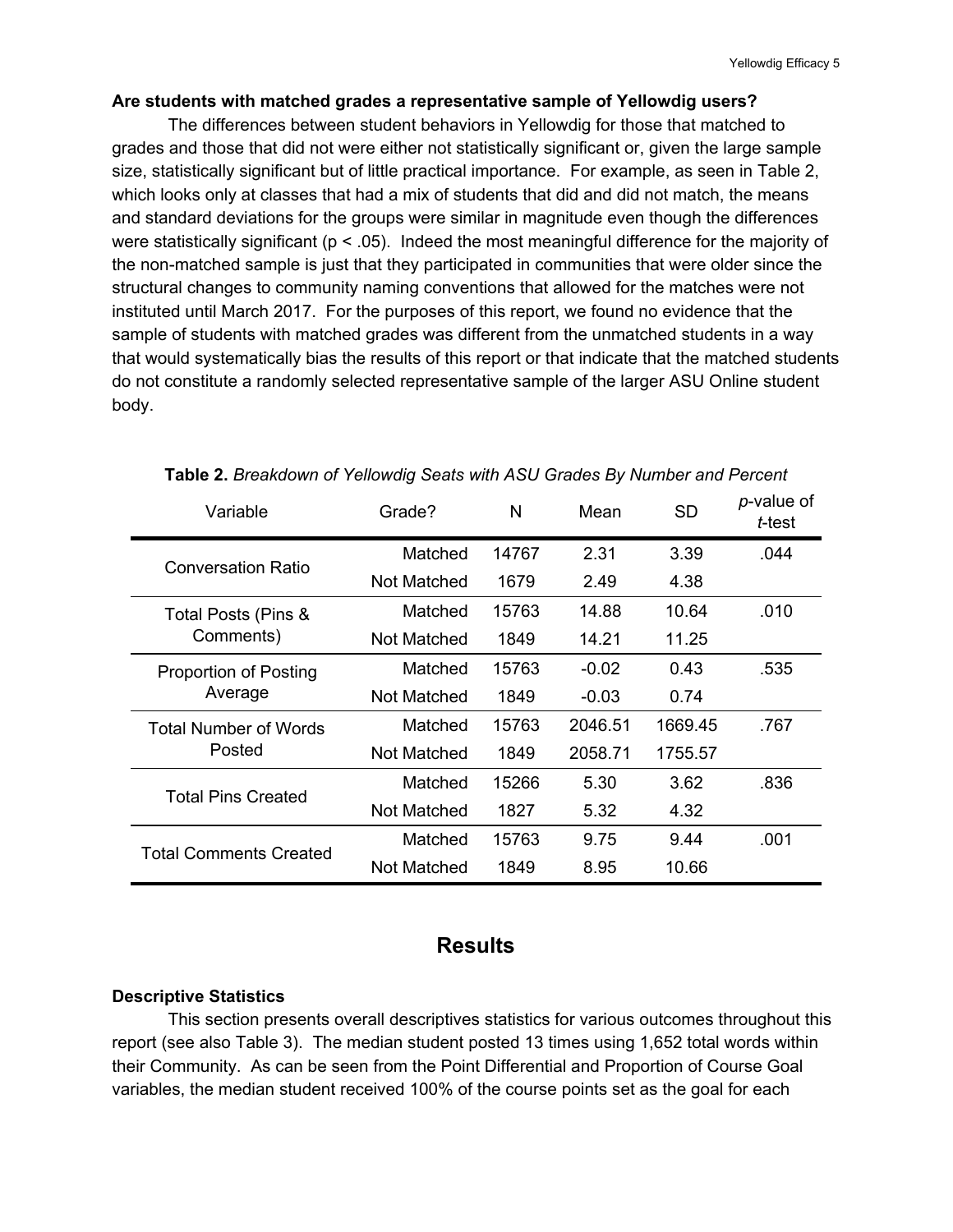course, an indicator that most students do participate to the full extent required and that nearly 50% of the sample participated beyond the course requirement. The top 25% of point earners got *at least* 15% more points than the requirement set for their course goal.

# **1) Is greater participation in Yellowdig communities associated with better grade outcomes and improved course retention?**

For the 20,737 students with grades matched to Yellowdig behaviors, zero-order Pearson correlations were positive between Yellowdig activity and student grades (*r* = .240 with Total Posts, r = .416 with Proportion of Posting Average, and *r* = .278 with Total Number of Words Posted) and between points earned and student grades (*r* = .284 with Total Points Accumulated, *r* = .390 with Point Differential, and *r* = .227 with Proportion of Course Goal). Figure 1 shows Total Posts by Grade. Figure 2 shows the Total Words Posted by Grade. Figure 3 shows the Proportion of Posting Average by Grade. These plots demonstrate the observed correlations for these variables and the clear drop off in course grades for the least active students.

|           | Convers-<br>ation Ratio | Total Posts | Prop. of<br>Posting<br>Avg. | Total<br>Words<br>Posted | Points<br>Earned | Point<br>Differential | Prop. of<br>Course<br>Goal |
|-----------|-------------------------|-------------|-----------------------------|--------------------------|------------------|-----------------------|----------------------------|
| Mean      | 2.29                    | 14.40       | $-0.02$                     | 1983.57                  | 86.71            | $-2.24$               | 1.03                       |
| Std. Dev. | 3.35                    | 10.52       | 0.45                        | 1608.85                  | 58.29            | 43.33                 | 0.86                       |
| Range     | 85.00                   | 193.00      | 7.38                        | 41461.00                 | 760.00           | 950.00                | 19.50                      |
| Minimum   | 0.00                    | 0.00        | $-1.00$                     | 0.00                     | 0.00             | $-270.00$             | 0.00                       |
| 25th %ile | 1.00                    | 7.00        | $-0.22$                     | 1032.00                  | 40.00            | $-15.00$              | 0.80                       |
| Median    | 1.60                    | 13.00       | 0.00                        | 1652.00                  | 86.00            | 0.00                  | 1.00                       |
| 75th %ile | 2.33                    | 18.00       | 0.15                        | 2544.00                  | 120.00           | 12.00                 | 1.15                       |
| Maximum   | 85.00                   | 193.00      | 6.38                        | 41461.00                 | 760.00           | 680.00                | 19.50                      |

#### **Table 3.** *Yellowdig Behaviors by Student*

All *N*s = 20,754 except Conversation Ratio (N = 19,372) which was undefined for students without Pins (*N* = 1,382)

The pattern of correlations between Yellowdig variables and whether students actually withdraw from the course are similar to those for grades but tend to be a bit smaller. For example, the Proportion of Posting Average is correlated .416 with grades and .273 with just withdrawals. This is somewhat expected because whether a student withdrawal is binary and it happens relatively rarely. However, it does illustrate that disengagement from Yellowdig communities predicts student dropouts.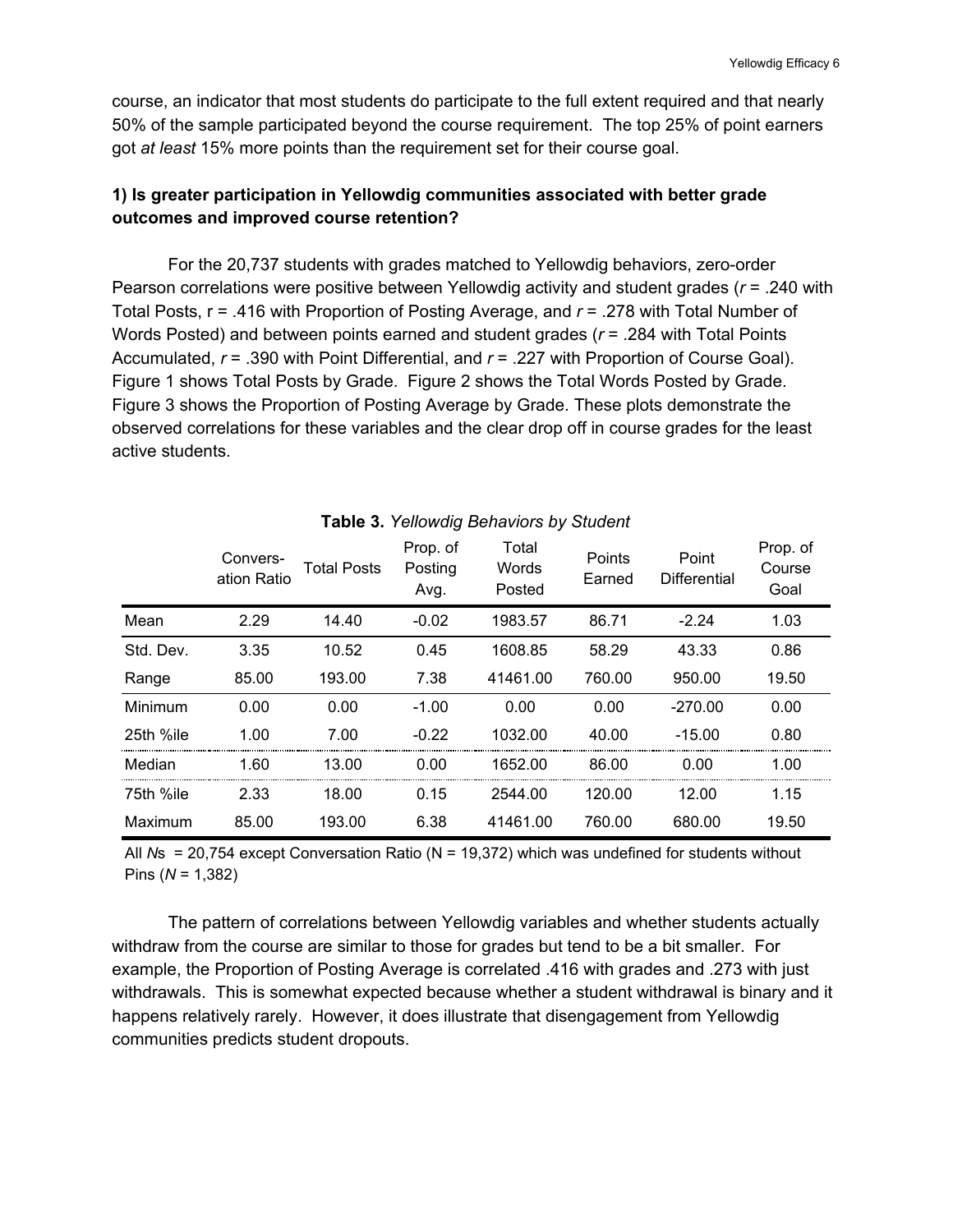Yellowdig Efficacy 7





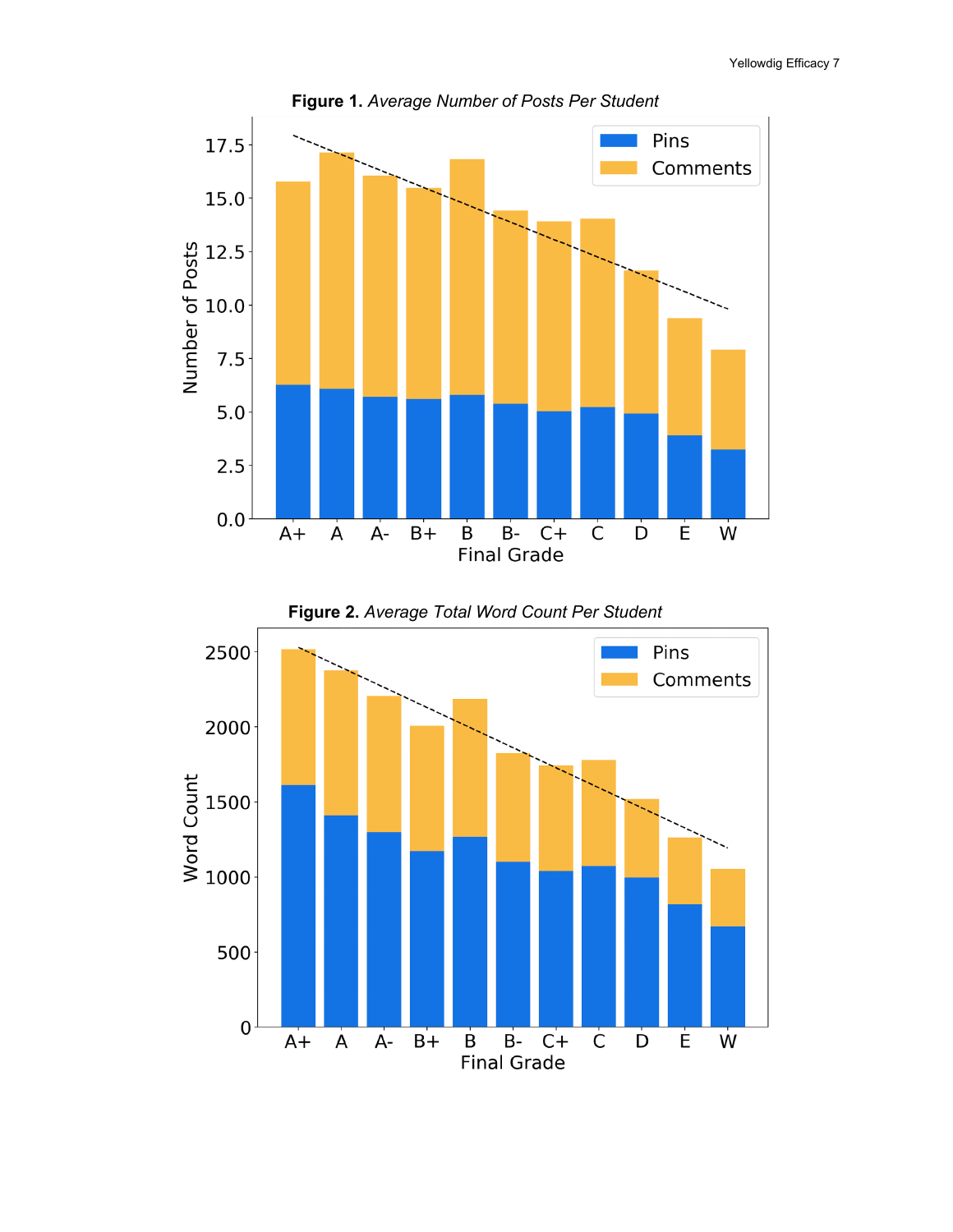Given the size of this database, the massive variability with which Yellowdig is implemented across these courses, and inherent variability in instructors' grading philosophy and criteria, some of these correlations are quite large. As suggested earlier, the expectations set up for assignments and the point parameters of a community have a large influence on student behavior within communities. The variables that account for the "average" behavior of a community or the professor's expectations as expressed through the community's settings tend to have higher correlations because they account for more of the variability in the context in which a student is posting. In other words, the "average" community variables control for individual instructors' expectations and instructions. Instructors' expectations, which influence how active the community is overall and what sorts of activities students engage in, can contribute unexplained variance (i.e., error) to measures of activity for individual students. Accounting for this error is likely why the correlation between course grade and Proportion of Posting Average is the highest (.416) among the zero-order correlations with no statistical controls. The class average is a proxy for the overall activity and expectations for that class and community; hence, the Proportion of Posting Average has a de facto control for different instructors' expectations and practices. As can be seen in Figure 3, students who are posting more than the class average tend to get grades of B or above with those who disengage from Yellowdig being the students who also tend to perform poorly or withdraw from a course.



Due to the influence of the community settings and instructor expectations, a reasonable control variable for the influence of the course setup and the "health" of the Yellowdig environment is the community average number of posts per student. When that variable is entered as a control variable into the calculation of partial correlations, the correlation between a student's behavior in Yellowdig and their resulting class grade is closer to .40 for all of the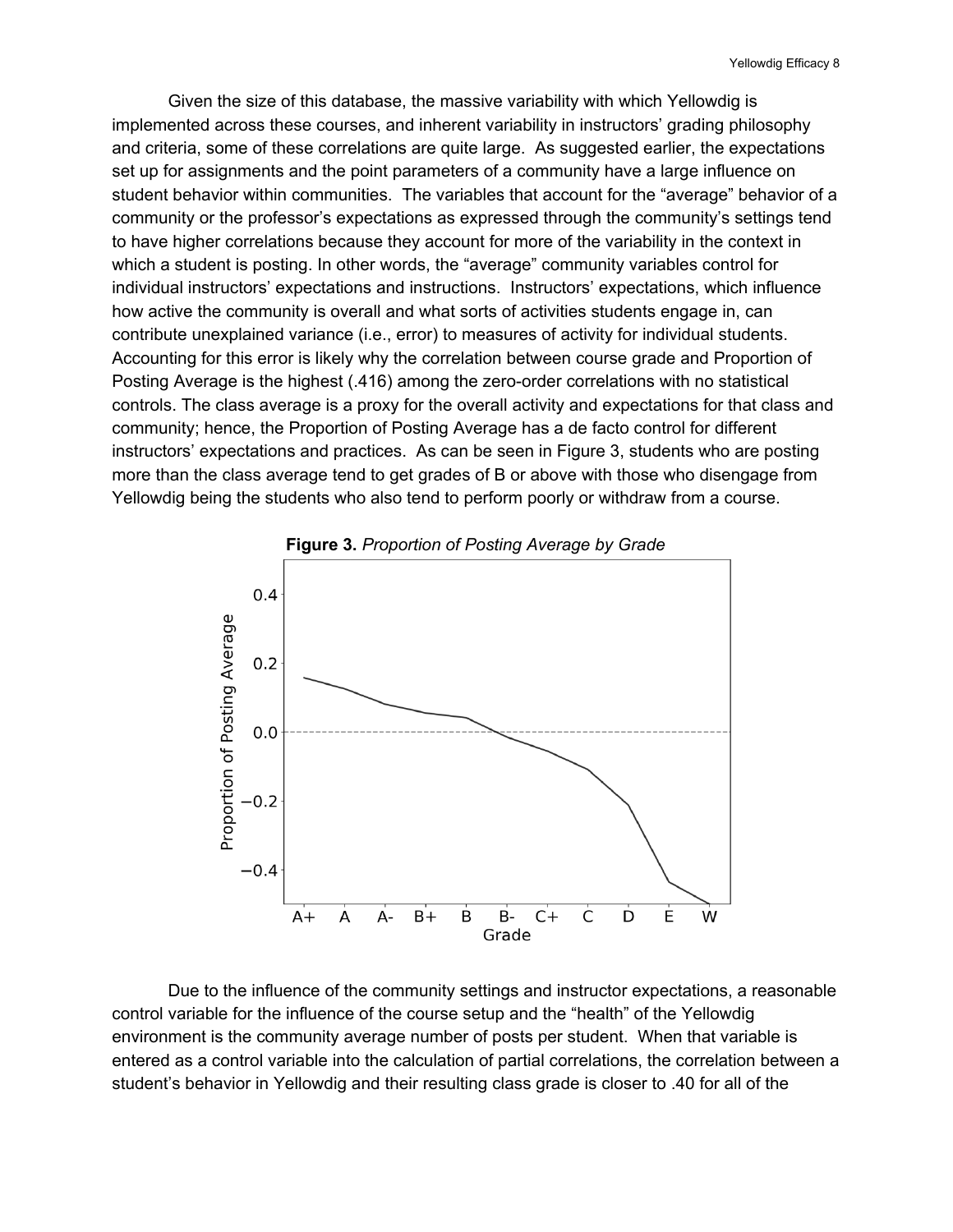activity variables (*pr* = .394 with Total Posts; .416 with Proportion of Posting Average; .329 with Total Number of Words Posted).

As will be seen in later sections of the report, using Yellowdig's best practices impacts the outcomes generated, and these impacts are evident in the correlations. For communities using at least 5 out of 6 of Yellowdig's best practices, the relations between student activity or point earning and student grades were very strong. Partial correlations between course grades and Yellowdig activity, controlling for the average number of posts in a community, ranged from .49 to .67 (*pr* = .602 with Total Posts, *pr* = .614 with Proportion of Posting Average, *pr* = .490 with Total Number of Words Posted, *pr* = .620 with Total Points Accumulated, *pr* = .670 with Point Differential, and .643 with Proportion of Course Goal; *df*s = 287; all *p*s < .001).

### **2) Are there specific ways of interacting in Yellowdig communities that improve grades or retention?**

Across Yellowdig clients, a consistent predictor of a community's general success in garnering engagement (e.g., more posts or more students meeting and exceeding the point goal) is the community's Conversation Ratio (i.e., the number of Comments on the community divided by number of Pins). Based on student satisfaction metrics and client feedback, this ratio appears to be strongly connected to engagement because a high comment-to-pin ratio is indicative of students having actual conversations that are interesting, engaging, and fun. In other words, communities with high Conversation Ratios are promoting a learning environment that is quite different from a standard discussion board experience. An interesting property of this ratio is that it is computed with relative independence from the total number of posts and other actions. That is, both active and less active communities could have high or low Conversation Ratios. The amount of activity would not be expected to increase with this ratio unless the experiences within the communities were markedly different and more conversation was driving more engagement.

Based on these observations from other datasets, we expected that individual *students* with low conversation ratios would be more likely to perform poorly or withdraw from a course. This could be either because they are participating in less successful Yellowdig communities with overall lower conversation ratios, or because, in spite of having good opportunities to converse with other students, the individual student is choosing to post new content rather than engage with other students. The correlation between individual student conversation ratios and grade was .044, which was statistically significant ( $p < .001$ ) but small in magnitude. The correlation between community conversation ratio and student grades was not significant (*r* = -.012; *p* = .086). However, a student's personal conversation ratio was correlated .439 with the total number of posts they created, .333 with the Proportion of Posting Average, and .116 with total words posted. Therefore, while a high Conversation Ratio may not necessarily lead to better grades for individual students, more conversation is related to higher engagement for individual students and for the course communities on the whole.

Though most Yellowdig activities were correlated with grade there was not strong evidence that any specific behaviors like giving or receiving upvotes, creating more Pins, or creating more Comments were *particularly* strongly correlated with grade. Overall it appears that students with higher grades tended to do and be the recipient of more of most of the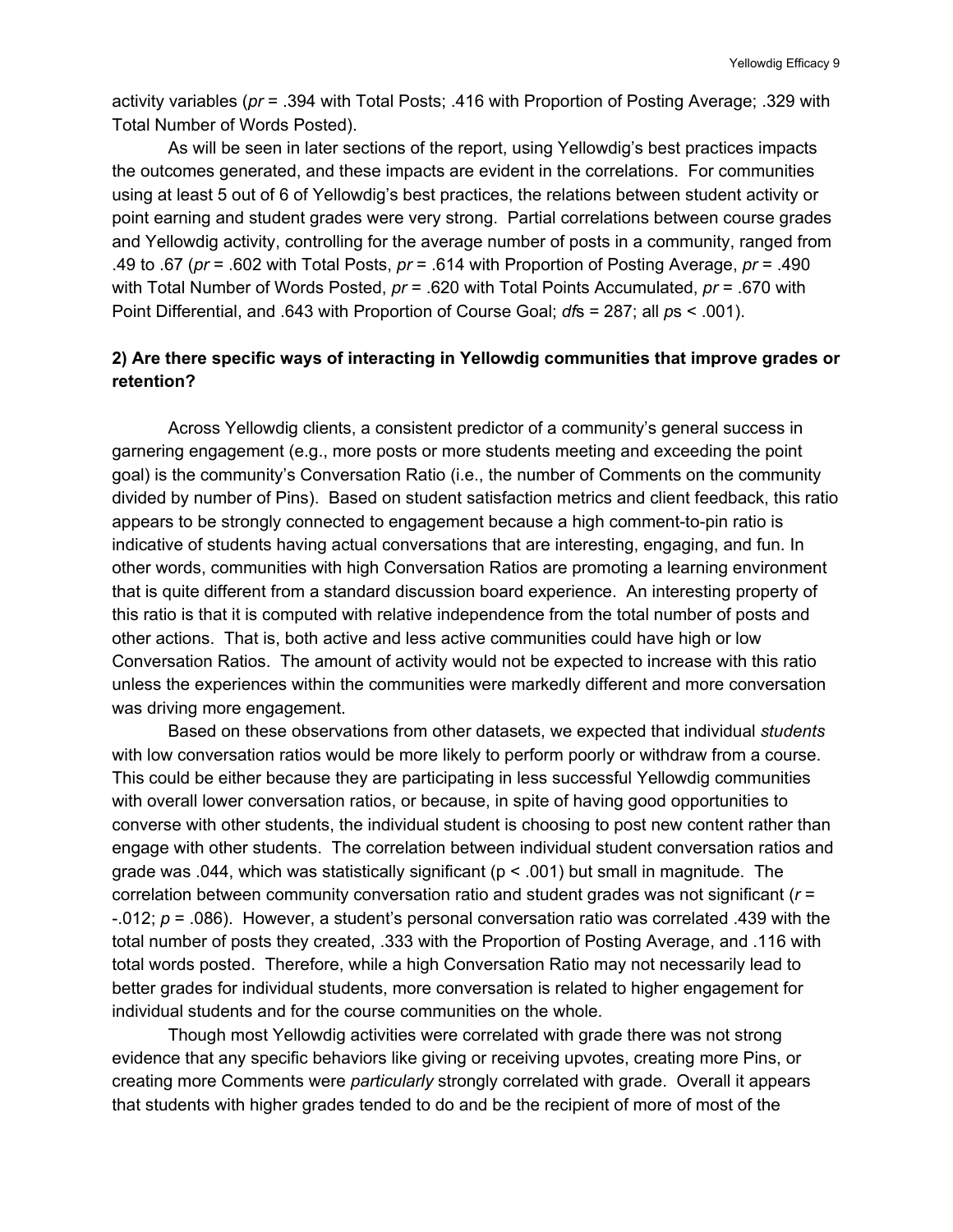possible activities. Density plots of student posting by grade (Figure 4) do seem to indicate that most of the "extra" activity better performing students tend do is commenting rather than pinning, with density spreading well into the upper left quadrant, representing students with more than 10 Comments but less than 10 Pins.

#### **3) Are there community settings or properties that propel student achievement and can inform our best practices and recommendations for future implementations?**

Whether communities are following certain of our best practices cannot be determined based on the data we collect. For example, Yellowdig was designed around *not* having strict weekly assignment prompts to which students are required to respond. That principle was based on the idea that students would have more natural and engaged conversations if they were invited to share and talk about things that they have encountered in their own lives, topics that they are struggling with understanding, or aspects of the course that they are finding particularly intriguing. It is impossible to know from the collected data whether instructors are following this practice. However, there are a number of best practices where compliance can be noted from community settings. To better understand how these best practices influence the success of communities and the students within them, we explored how some of these practices influence student behavior and outcomes.

The six best practices that are captured in the dataset are: 1) To have points and automatic grade passback to the learning management system enabled; 2) to have a weekly point maximum configured; 3) to have automatic "nudge" notifications enabled that alert students via email when they remain inactive for too long; 4) to make Comments worth more points per word than original Pins; 5) to award points when students receive Upvotes; and 6) to award points when students get a Comment on a Pin they created. Though Yellowdig's recommendations are somewhat more nuanced with regard to allocating points and configuring each setting, each community was simply judged in binary fashion based on whether or not they followed the basic recommendation. Each community was given a score based on how many of the practices they followed. As seen in Figure 5, there is a wide distribution of best practices used and the majority of students are enrolled in courses using 2 or 3 of them.

The 6 best practices have been established from prior data because they tend to maximize engagement and get an appropriately high Conversation Ratio, which Yellowdig recommends to be a minimum of 3 comments-per-pin. As illustrated by Figure 6, one simple change to the point system or notifications can influence individual student behavior. In Figure 6 one can easily see that communities with Upvotes enabled have more students that produce higher Conversation Ratios. When used in aggregate, these simple and seemingly small manipulations of individual student behaviors have significant effects on overall community behavior, engagement, and student and instructor satisfaction with the experience.

In Figure 6 there are two large spikes at conversation ratios of 1 and 2 for communities with Upvotes disabled. The most obvious explanation for these spikes is that the instructors who tend to turn off social points are also prescribing a response pattern in surfacing Yellowdig to students ("Each week Post once and comment on [1 or 2] other posts") and are probably requiring students to respond to weekly prompts that they have designed. Such assignments are common fodder in traditional discussion forums. When we see these assignments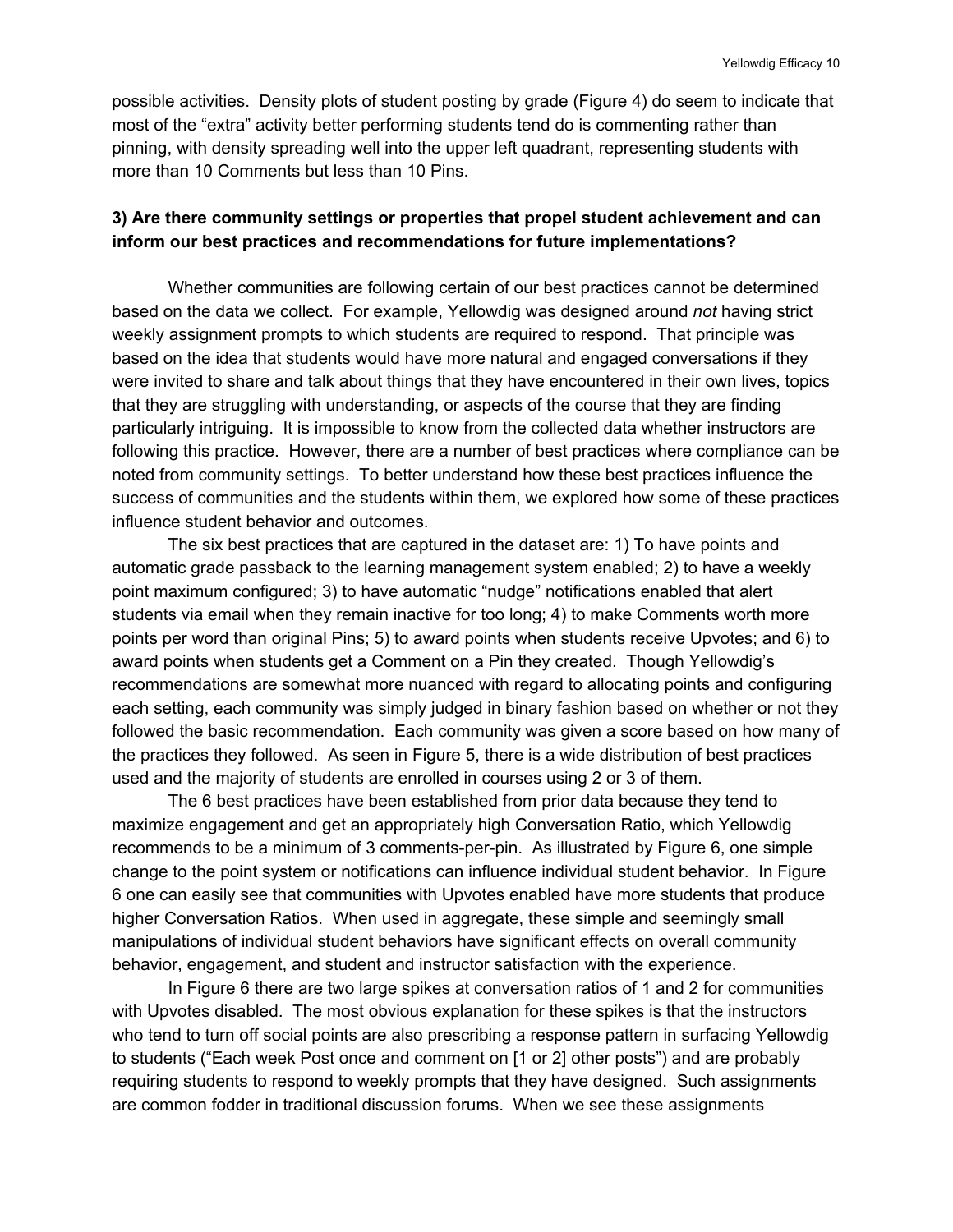

**Figure 4.** *Pin (x-axis) and Comment (y-axis) Density Plots by Grade with Higher Grades at the Bottom*

Note: Comment counts are on the y-axis and Pin counts are on the x-axis, with both axes varying from 0-20. The grid lines that cross at the center represent 10 Pins and 10 Comments.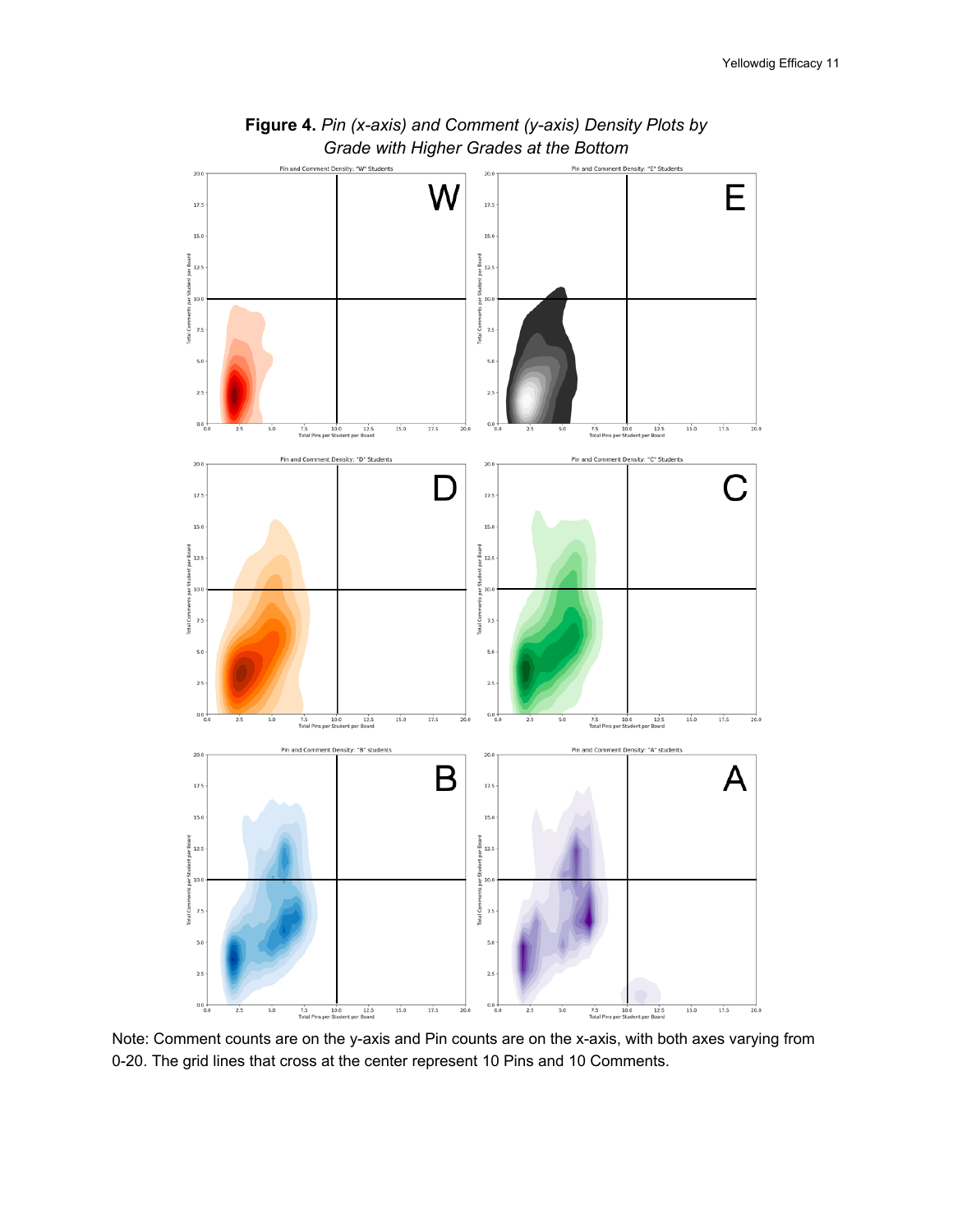

**Figure 5.** *Total Students in communities by Number of Best Practices Used*

combined with social point categories being turned off, it is often the case that points are being used to grade posts and penalize those who do not comply with *instructor* expectations. The intended purpose of the gamification point system in Yellowdig is to alter behavior, not assess it, and to get students interacting with their *peers*. Yellowdig is designed to inspire quality posting and pro-social interactions that lead to healthy learning communities by rewarding those behaviors. These decisions about how to implement Yellowdig seem to fundamentally alter how students conceive of their role and responsibility in sustaining conversations and engaging with other students. More importantly, these data and a litany of other examples show that these implementation decisions also affect students' intrinsic motivation to participate beyond the minimum prescribed requirements.





Note: The y-axis in the above plot corresponds to the probability density function (PDF or 'density') for communities with points disabled and enabled. This plot visualizes a function whose value at any given point in the sample space can be interpreted as providing a relative likelihood that a randomly sampled value of the variable would equal that point.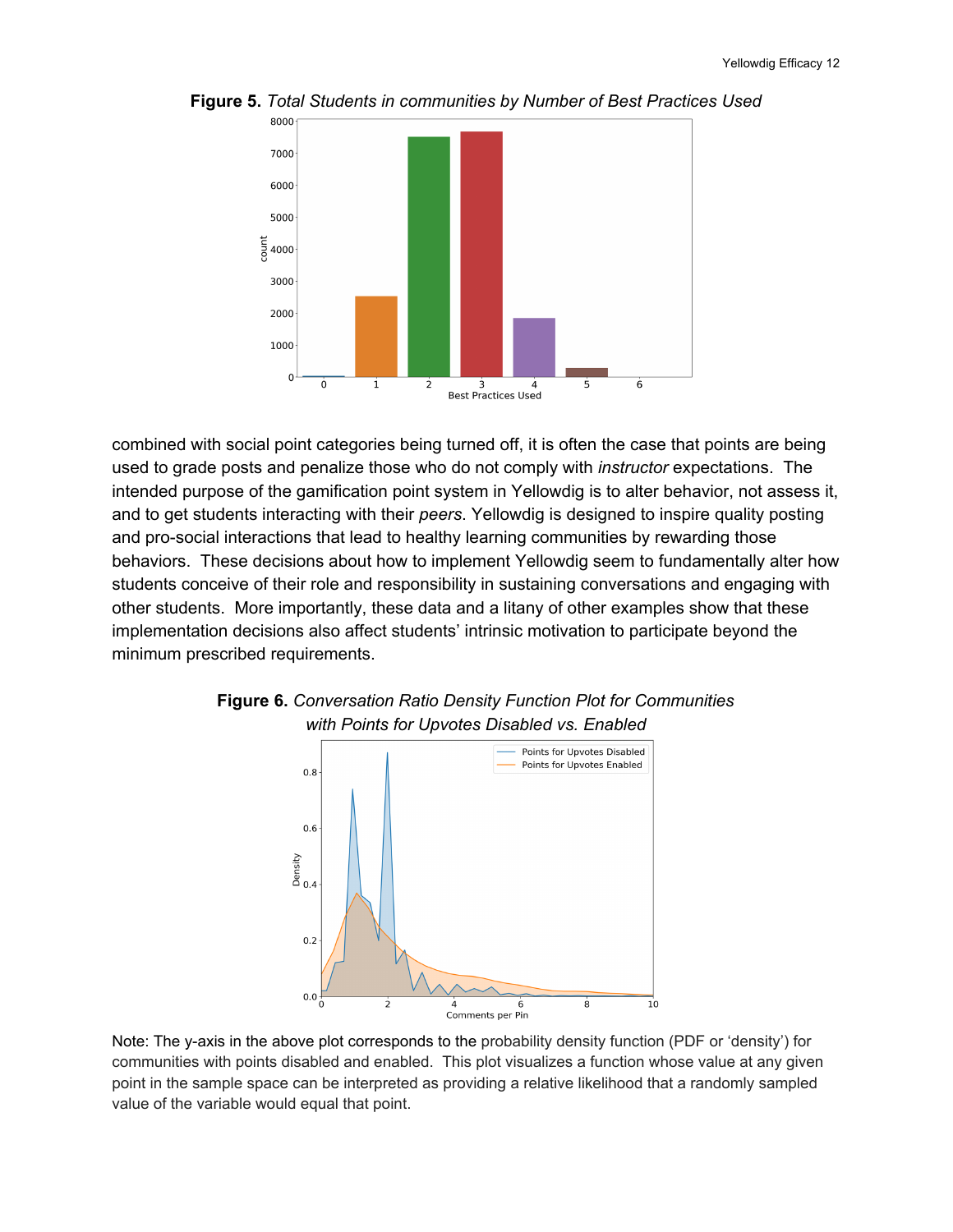As seen in Figure 7, the suggested best practices for Yellowdig do indeed yield higher conversation ratios (i.e., comments-per-pin) for all grade levels. More importantly, best practices also yield communities where more students participate voluntarily, beyond the course goal (Figure 8), indicating that students are seeing more intrinsic value in participating in these communities. As already mentioned, Yellowdig activity in these communities is also more strongly related to grade.





**Figure 8.** *Proportion of Point Goal Versus Number of Best Practices Used*

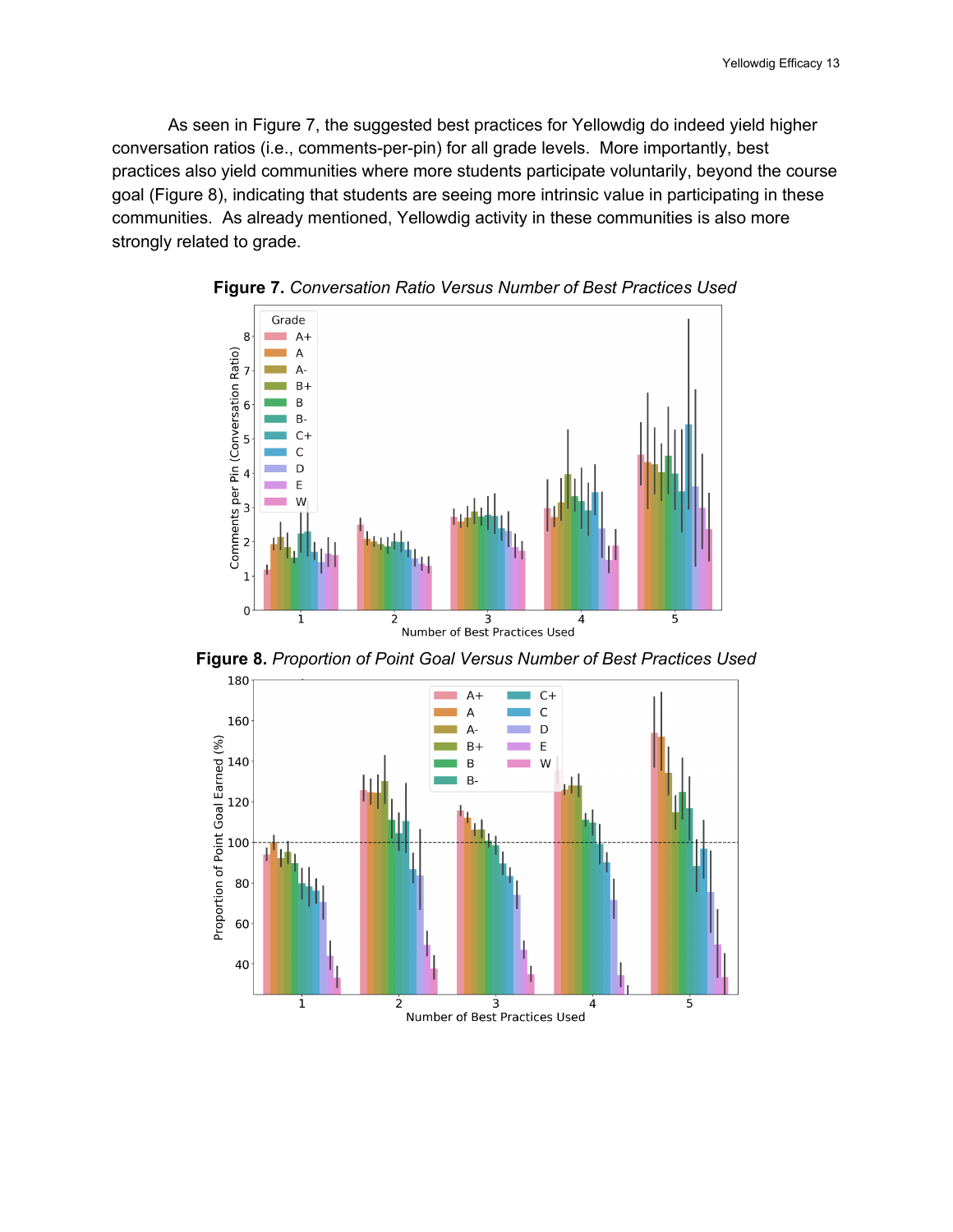# **Discussion**

This research aimed to explore three research questions: 1) Is greater participation in Yellowdig communities associated with better grade outcomes and improved course retention?; 2) Are there specific ways of interacting in Yellowdig communities that improve grades or retention?; 3) Are there community settings or properties that propel student achievement and can inform our best practices and recommendations for future implementations?

We did indeed find clear positive correlations between Yellowdig participation and course grade outcomes ranging between about 0.2 and 0.4. These relations were much larger when the overall amount of activity within the student's community was accounted for and was larger in communities using more of Yellowdig's best practices. A number of these correlations predicted upward of 30% of the variability in grades from Yellowdig activity (i.e., *r*s > .6).

There were fewer clear answers to the second question. The data indicate that producing more Comments than Pins is related to more engagement, but the correlation between a student's conversation ratio and their grade is modest. Nonetheless, it appears that, as grades increase and students post more, they comment more often than they pin. (See Figure 4.)

For question three, certain community settings definitely propel student activity in Yellowdig. Communities that use these settings and avoid restrictive assignments tend to inspire more students to engage in Yellowdig well beyond the point requirements. There are some indications that this additional activity has direct educational benefits for learning class material and, at least, it appears very likely to be increasing the average student's contact time with course-relevant material. There are not many instances in which students voluntarily participate in course-related work well beyond what is required of them. Though speculative, many of the students seem to be getting a certain amount of intrinsic value from participating, especially in healthy communities. Even if this activity is not causally related to course performance (which is always possible in a correlational study), it is almost certainly related to one or more other positive outcomes such as an increase in student curiosity, satisfaction with the course, student-instructor interactions, or making social connections and networking with other students. These non-academic outcomes would all confer other kinds of benefits to learners and to the institution.

The unifying story of these data is that conversations happen when students comment back-and-forth. Those conversations are strongly tied to how engaging a community is and appear, given correlations between participation and grades, to provide more learning opportunities for students who participate. The possible causal explanation for why participating in Yellowdig and especially engaging in conversations is important for learning is because back-and-forth conversations can only happen when students are actually reading and thinking about the things being posted in the community.

#### **Limitations and Future Directions**

An obvious strength of this report is the sheer number of students represented. Given the size of this database and the massive variability with which Yellowdig is implemented across these courses, some of the observed correlations are quite large. As suggested earlier, the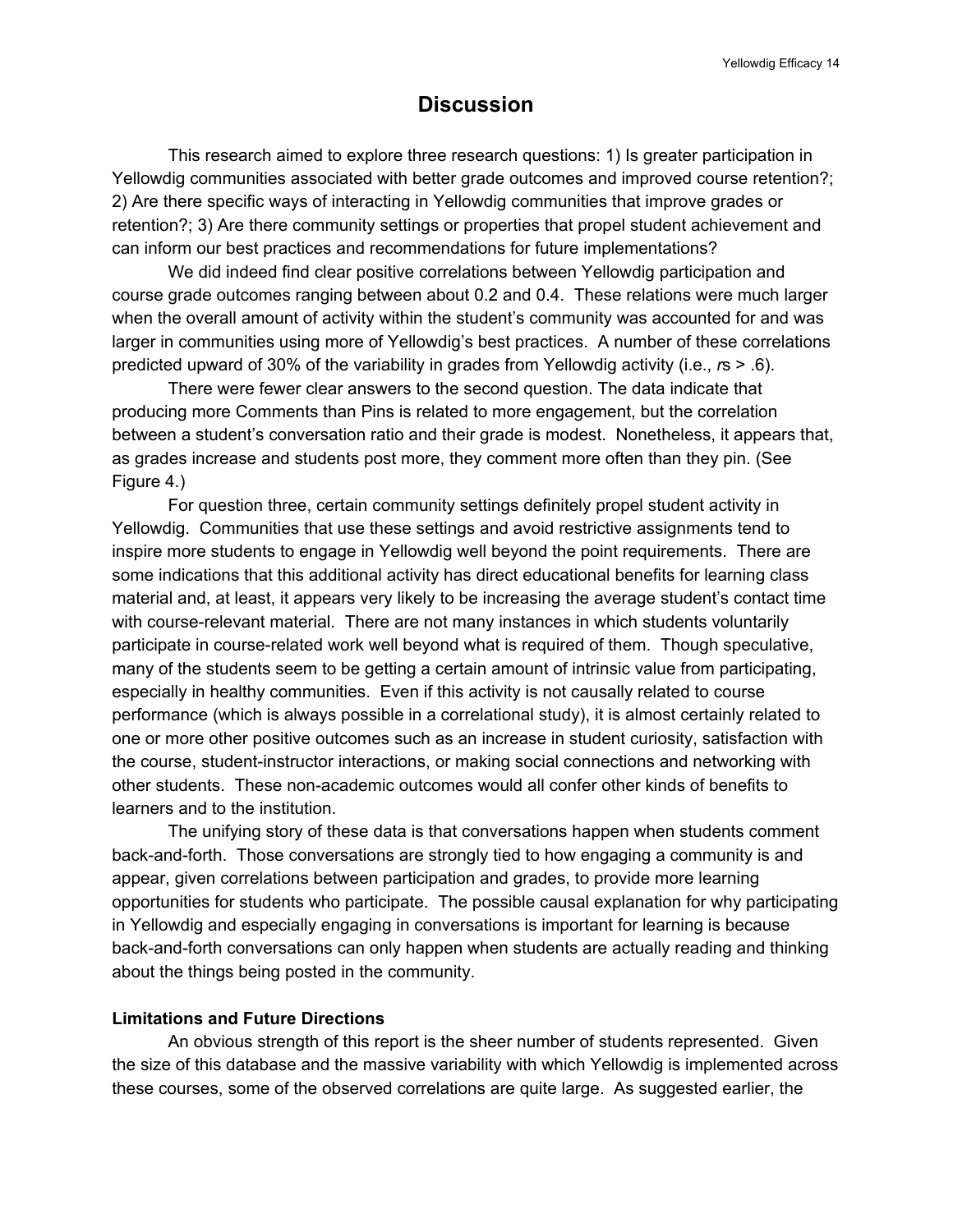expectations set up for assignments and the point parameters of a community have a large influence on student behavior within communities. For example, of the 20,737 seats in the sample, there were 1,382 seats in Yellowdig communities where the student did not log a single Pin and the Conversation Ratio was undefined. On inspection, the vast majority of these students were in communities with other students that did not have many (or any) Pins but did have many Comments. The logical conclusion is that the vast majority of these students had been told by the instructor to *only* add Comments to Pins that the instructor was posting. Many of these communities still had the point system turned on and points allocated to Pins. Whether these communities were still "successful" in achieving what these professors expected cannot be inferred from this dataset. Nonetheless, cases like these suggest that course setups, which are often unknown from the Yellowdig dataset alone, are contributing significant noise (i.e., error) into predictions between posting behavior and various student outcomes.

The uncertainty related to pedagogy and implementation is likely the reason that variables accounting for the "average" behavior of a community tend to have higher correlations. The context in which a student is active contributes unexplained variance (i.e., error) to the correlations across communities; when this error is accounted for, the correlations between Yellowdig use and grades are quite large (around .4). The ability to systematically investigate these influences is a weakness of correlational designs, and future work could explore similar questions with other designs.

Likewise, while this dataset is large and representative of diverse populations, it provides relatively little insight into class-level implementation strategies and pedagogical practices. In spite of our attempts to investigate some of the individual community settings and student behaviors that spur positive outcomes, future work with this dataset and others like it could bolster these high-level outcomes with careful, controlled, and randomized studies of classroom implementation and instructor behavior within the platform.

In spite of these weaknesses, the data do clearly indicate strong relations between participation and engagement in Yellowdig and grade outcomes, which warrant adoption and continued experimentation with implementation and point rewarding strategies.